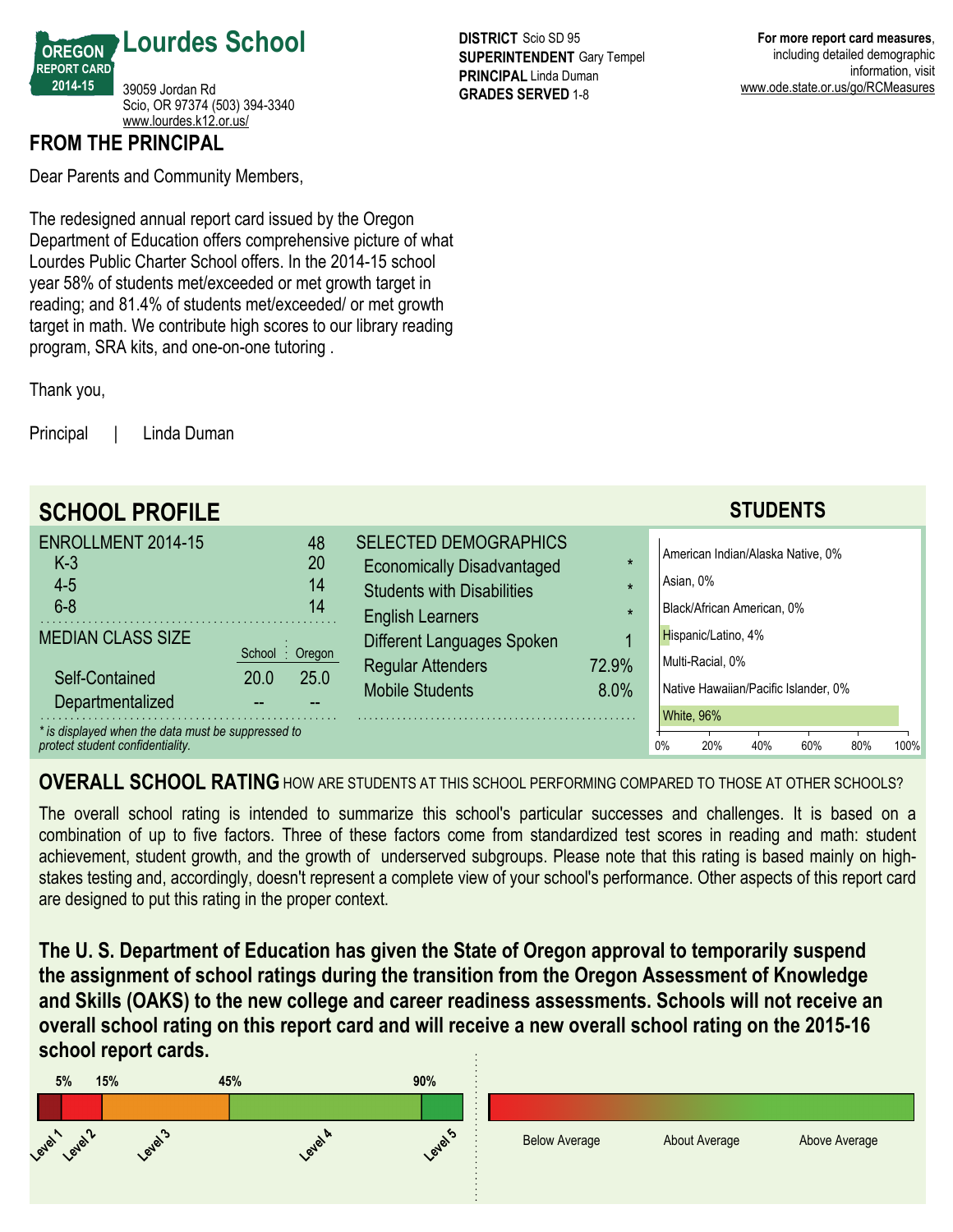39059 Jordan Rd Scio, OR 97374 (503) 394-3340 <www.lourdes.k12.or.us/>

**Lourdes School**

**OREGON REPORT CARD 201415**

## **PROGRESS** ARE STUDENTS MAKING ADEQUATE GAINS OVER TIME?

| <b>SCHOOL</b>                                                                                            | Performance of students enrolled in the school for a full academic year                                                            |                                                                                                                                                   |                      |                                                          |                                       |  |  |  |  |
|----------------------------------------------------------------------------------------------------------|------------------------------------------------------------------------------------------------------------------------------------|---------------------------------------------------------------------------------------------------------------------------------------------------|----------------------|----------------------------------------------------------|---------------------------------------|--|--|--|--|
| <b>PERFORMANCE</b>                                                                                       | Did at least 95% of the students at this school take required assesments?<br>$[\times]$ No, Interpret Results with Caution<br>Yes. |                                                                                                                                                   |                      |                                                          |                                       |  |  |  |  |
| The Smarter<br>Balanced and<br>alternate<br>assessments have<br>four performance                         |                                                                                                                                    | Participation rate criteria are in place to ensure schools test all eligible students.<br>School Performance (%)<br>2012-13<br>2013-14<br>2011-12 | School<br>2014-15    | Oregon<br>:Performance (%) :Performance (%) :<br>2014-15 | Like-School<br>Average (%)<br>2014-15 |  |  |  |  |
| levels where levels 3<br>and 4 are meeting<br>the standard for<br>school and district<br>accountability. | English Language Arts (Administered statewide in grades: 3-8, 11)                                                                  |                                                                                                                                                   | Level 1              | Level 2                                                  | Levels 3 & 4                          |  |  |  |  |
|                                                                                                          | All students in tested grades                                                                                                      | 2014-15 is the first operational year of<br>English language arts assessments that<br>measure college/career readiness.                           | 77.8<br>0.0<br>22.2  | 53.8<br>23.4<br>22.8                                     | 67.7<br>19.5<br>12.8                  |  |  |  |  |
| See report cards                                                                                         | <b>Mathematics</b>                                                                                                                 | (Administered statewide in grades: 3-8, 11)                                                                                                       | Level 1              | Level <sub>2</sub>                                       | Levels 3 & 4                          |  |  |  |  |
| from previous years<br>to view historical<br>OAKS performance<br>data.                                   | All students in tested grades                                                                                                      | 2014-15 is the first operational year of<br>mathematics assessments that measure<br>college/career readiness.                                     | 55.6<br>22.2<br>22.2 | 43.6<br>28.7<br>27.6                                     | 55.5<br>27.8<br>16.7                  |  |  |  |  |
|                                                                                                          | Science (OAKS)                                                                                                                     | (Administered statewide in Grades: 5, 8, 11)                                                                                                      | Did not meet         | Met                                                      | Exceeded                              |  |  |  |  |
|                                                                                                          | All students in tested grades                                                                                                      | 29.4<br>15.4<br>84.6<br>76.5<br>69.2<br>47.1<br>23.5<br>15.4                                                                                      |                      | 11.5<br>65.9<br>54.4<br>34.1                             | 10.4<br>84.4<br>74.0<br>15.6          |  |  |  |  |

*Visit www.ode.state.or.us/go/data for additional assessment results. Note: a '\*' is displayed when data are unavailable or to protect student confidentiality.*

# **OUTCOMES** FOR KEY STUDENT GROUPS AT THIS SCHOOL COMPARED TO THE SAME GROUPS STATEWIDE

| <b>STUDENT</b>                  |                         |                                   |                                              |                               |                                |                                            |                                  |                                                                             |               |                                          |                                  |
|---------------------------------|-------------------------|-----------------------------------|----------------------------------------------|-------------------------------|--------------------------------|--------------------------------------------|----------------------------------|-----------------------------------------------------------------------------|---------------|------------------------------------------|----------------------------------|
| <b>GROUP</b><br><b>OUTCOMES</b> |                         | School<br>(%)                     | Oregon<br>Performance : Performance :<br>(%) | Like-School<br>Average<br>(%) | <b>School</b><br>(%)           | Oregon<br>:Performance :Performance<br>(%) | Like-School<br>Average<br>$(\%)$ |                                                                             | School<br>(%) | Oregon<br>Performance Performance<br>(%) | Like-School<br>Average<br>$(\%)$ |
|                                 |                         | <b>Economically Disadvantaged</b> |                                              |                               | American Indian/Alaska Native  |                                            |                                  | <b>Native Hawaiian/Pacific Islander</b>                                     |               |                                          |                                  |
|                                 | Eng. Lang. Arts         | $\star$ :                         | 41.4                                         | 51.7                          | $^{\star}$<br>Eng. Lang. Arts  | 36.4                                       | $^\star$                         | Eng. Lang. Arts                                                             | $\star$ .     | 41.4                                     | $\star$                          |
|                                 | <b>Mathematics</b>      |                                   | 31.1                                         | 45.5                          | $^\star$<br><b>Mathematics</b> | 27.8                                       | $\star$                          | <b>Mathematics</b>                                                          |               | 29.5                                     | $\star$                          |
|                                 | Science                 | *                                 | 54.9                                         | 90.0                          | *<br>Science                   | 52.7                                       | $\star$                          | Science                                                                     |               | 45.9                                     |                                  |
|                                 | <b>English Learners</b> |                                   |                                              |                               | Asian                          |                                            |                                  | <b>White</b>                                                                |               |                                          |                                  |
|                                 | Eng. Lang. Arts         |                                   | 32.8                                         | $\star$                       | Eng. Lang. Arts                | $\star$ .<br>71.3                          | >95                              | Eng. Lang. Arts                                                             | 77.8:         | 59.9                                     | 68.7                             |
|                                 | <b>Mathematics</b>      |                                   | 25.0                                         | $\star$                       | <b>Mathematics</b>             | $\star$ .<br>68.0                          | 88.9                             | <b>Mathematics</b>                                                          | 55.6          | 49.5                                     | 57.3                             |
|                                 | Science                 |                                   | 39.6                                         | $\star$                       | Science                        | 73.8                                       | $\star$                          | Science                                                                     |               | 74.2                                     | 85.1                             |
|                                 |                         | <b>Students with Disabilities</b> |                                              |                               | <b>Black/African American</b>  |                                            |                                  | <b>Female</b>                                                               |               |                                          |                                  |
|                                 | Eng. Lang. Arts         | $^{\star}$                        | 23.4                                         | 40.0                          | Eng. Lang. Arts                | 34.8                                       |                                  | Eng. Lang. Arts                                                             | 83.3:         | 59.8                                     | 70.0                             |
|                                 | <b>Mathematics</b>      | $^\star$                          | 19.3                                         | 25.0                          | *<br><b>Mathematics</b>        | 22.7                                       | $\star$                          | <b>Mathematics</b>                                                          | 50.0:         | 43.4                                     | 57.5                             |
|                                 | Science                 | $^\star$                          | 38.2                                         | 62.5                          | Science                        | 37.0                                       | $\star$                          | Science                                                                     |               | 64.5                                     | 84.1                             |
|                                 | <b>Migrant</b>          |                                   |                                              |                               | <b>Hispanic/Latino</b>         |                                            |                                  | <b>Male</b>                                                                 |               |                                          |                                  |
|                                 | Eng. Lang. Arts         | $\star$ :                         | 27.9                                         | $\star$                       | $\star$<br>Eng. Lang. Arts     | 36.2                                       | 43.8                             | Eng. Lang. Arts                                                             | $\star$ .     | 48.0                                     | 65.0                             |
|                                 | <b>Mathematics</b>      | $^\star$                          | 19.8                                         | $\star$                       | $^\star$<br><b>Mathematics</b> | 26.0                                       | 25.0                             | <b>Mathematics</b>                                                          | $\star$ .     | 43.8                                     | 53.2                             |
|                                 | Science                 |                                   | 35.6                                         | $^\star$                      | $\star$<br>Science             | 44.8                                       | $\star$                          | Science                                                                     |               | 67.3                                     | 84.8                             |
|                                 |                         | <b>Talented and Gifted</b>        |                                              |                               | <b>Multi-Racial</b>            |                                            |                                  |                                                                             |               |                                          |                                  |
|                                 | Eng. Lang. Arts         | $\star$                           | 95.8                                         | $\star$                       | Eng. Lang. Arts                | $\pmb{\star}$<br>58.9                      | 66.7                             | Note: a "*' is displayed when data are<br>unavailable or to protect student |               |                                          |                                  |
|                                 | <b>Mathematics</b>      | $\star$                           | 94.6                                         | $^\star$                      | $\star$<br><b>Mathematics</b>  | 47.7                                       | 44.4                             | confidentiality.                                                            |               |                                          |                                  |
|                                 | Science                 | $\star$                           | 97.7                                         | $\star$                       | $\star$<br>Science             | 70.6                                       |                                  |                                                                             |               |                                          |                                  |
|                                 |                         |                                   |                                              |                               |                                |                                            |                                  |                                                                             |               |                                          |                                  |